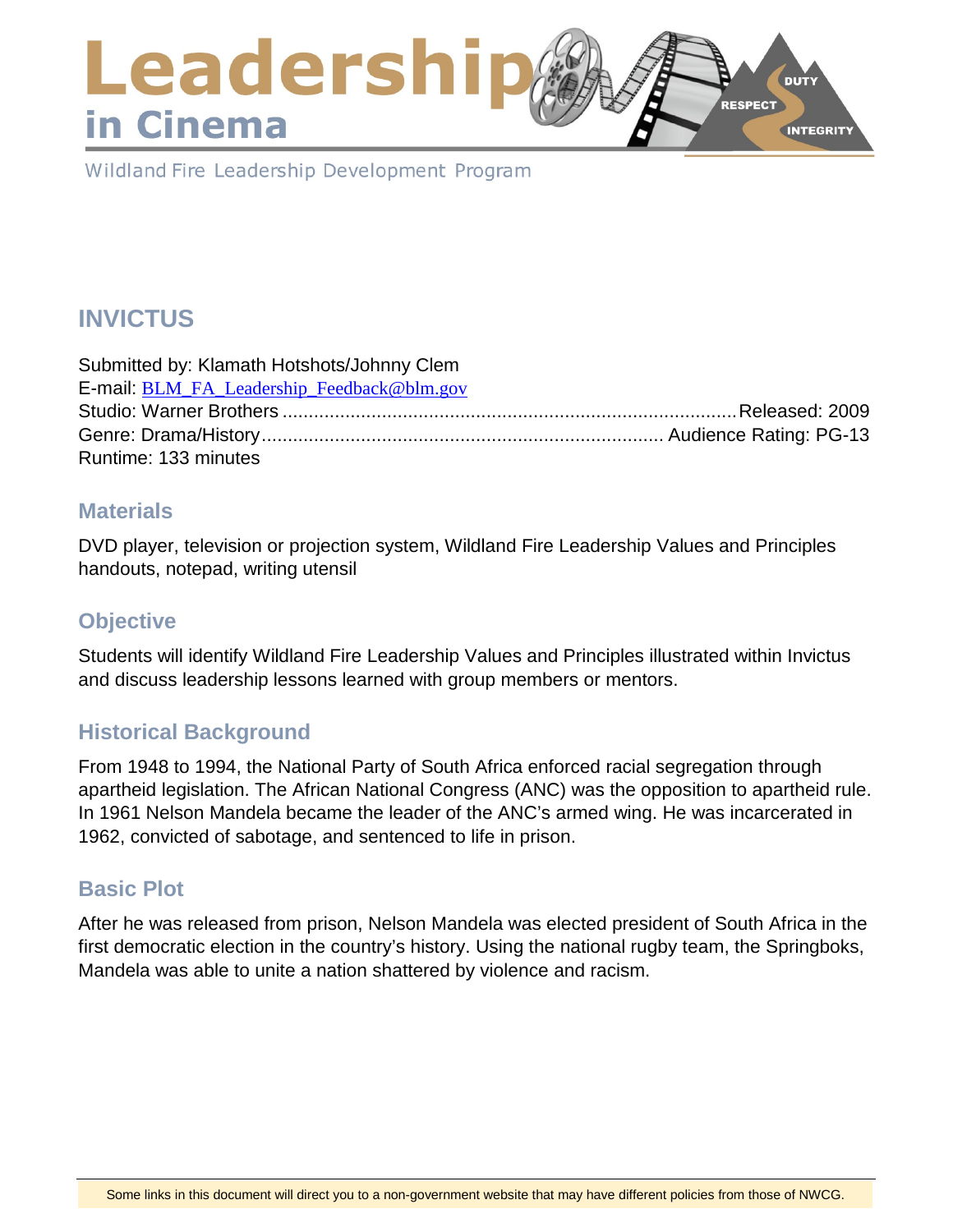## **Biography**

**Nelson Mandela** (Morgan Freeman) was born in 1918 in Umtata, Cape of Good Hope, South Africa. He became the first member of his family to attend school where he was given his English name "Nelson" by his teacher. In 1937 he attended Wesleyan College in Healdtown where he became interested in boxing and running. Mandela studied at Fort Hare University for one year before being asked to leave for boycotting university policies. He then began a job at a law firm as an article clerk. While employed there, he earned his B.A. from South Africa University via correspondence. Mandela became involved in politics in 1948 and in 1961 became the leader of the ANC's armed wing. He was incarcerated for sabotage in 1962 and sentenced to life in prison. After serving 27 years, he was released on February 11, 1990. In 1994 he was elected President of South Africa and presided over the transition from minority and apartheid rule. For his efforts to end apartheid he won international respect for his advocacy of national reconciliation, and was awarded the Nobel Peace Prize in 1993. Mandela was married three times, had six children and twenty grandchildren. (Sources: Carlin, John. *Invictus: Nelson Mandela and the Game That Made a Nation.* New York: Penguin, 2009; [Nobel Prize](https://www.nobelprize.org/nobel_prizes/peace/laureates/1993/mandela-facts.html)  [website;](https://www.nobelprize.org/nobel_prizes/peace/laureates/1993/mandela-facts.html) and [Wikipedia.](https://en.wikipedia.org/wiki/Nelson_Mandela))

**Francois Pienaar** (Matt Damon) was born in 1967. Francois started with the Springboks in 1993 and was selected as captain after his first game. He remained captain his entire career, which lasted until 1996, and was known as one of the most successful captains the team had. After leaving the Springboks, he became a coach for a rugby team in England. He currently resides in Cape Town where his son is the godchild of Nelson Mandela. In 2004, he was voted 50th of the top 100 great South Africans and in 2005 he was inducted into the International Rugby Hall of Fame. [\(Source: South African History\)](source:%20http://www.sahistory.org.za/people/francois-pienaar)

**Linga Moonsamy** (Patrick Mofoking) was head of the Presidential Protection Unit (PPU). He was a former guerilla in Mandela's African National Congress (ANC). He is now chief of corporate security for South African Airways and is married to a niece of Nelson Mandela's wife (Graca Machel). (Source: Carlin, John. *Invictus: Nelson Mandela and the Game That Made a Nation.* New York: Penguin, 2009)

## **Facilitation Options**

Students should identify Wildland Fire Leadership Values and Principles within Invictus. The objective is not to identify every leadership example but to promote thought and discussion. Students should be less concerned with how many principles they view within the film and more concerned with how the principles they recognize can be used to develop themselves as a leader.

The film can be viewed in its entirety or by clip selection, depending on facilitator intent and time schedules. Another method is to have the employee(s) view the film on his/her own and then hold the discussion session.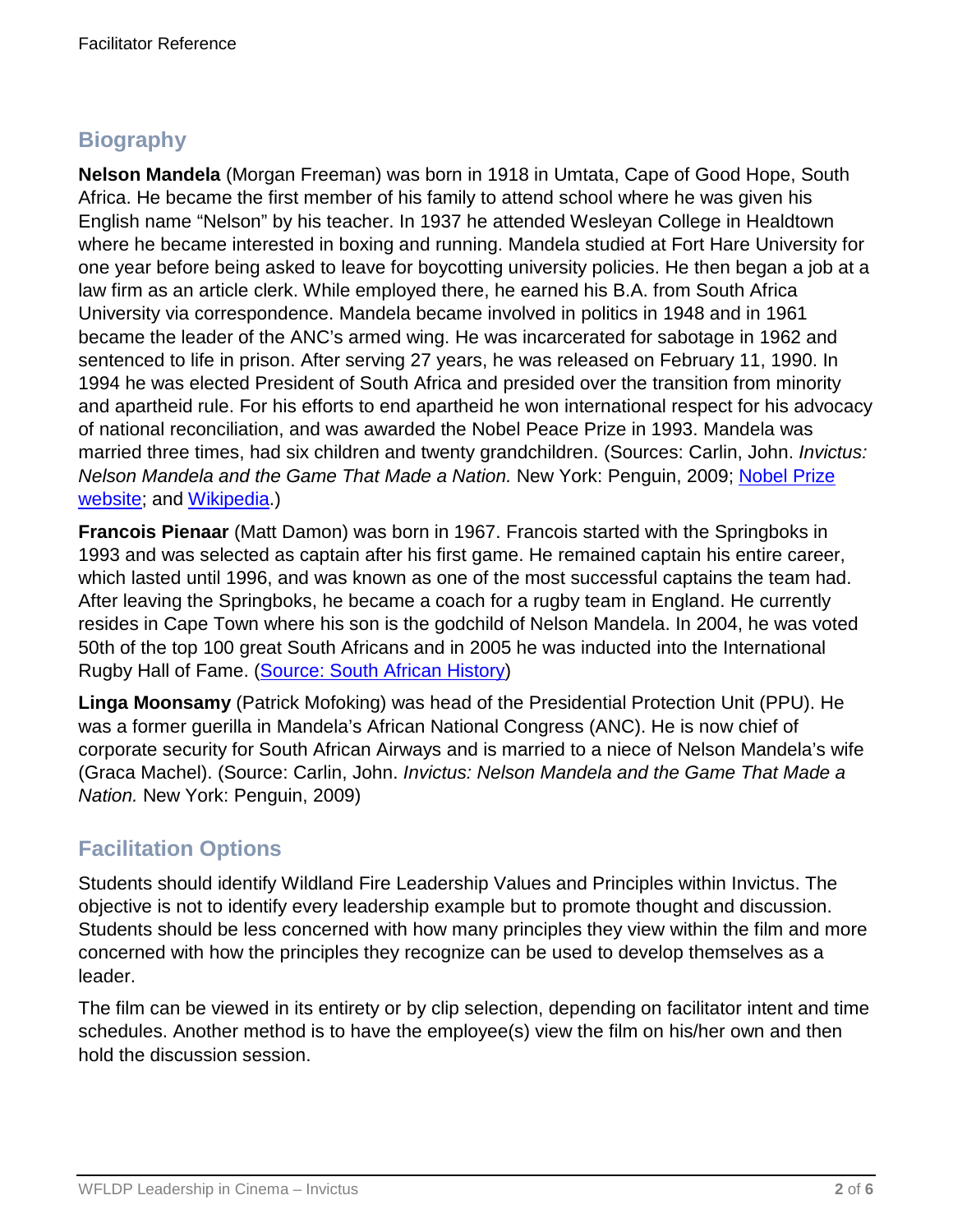## **Full-film Facilitation Suggestion**

When opting for the full- film method, the facilitator should determine a good breaking point near the middle of the film.

- 1. Review the Wildland Fire Leadership Values and Principles with students.
- 2. Advise students to document instances within the film that illustrate/ violate the Wildland Fire Leadership Values and Principles on the handout provided.
- 3. Break students into small discussion groups.
- 4. Show students Invictus.
- 5. Be sure to give breaks throughout the film.
- 6. Take time during the break to go over the guided discussion.
- 7. Provide a short synopsis with some scenes to pay attention to before beginning the rest of the film.
- 8. Have students discuss their findings and how they will apply leadership lessons learned to their role in wildland fire suppression. Facilitate discussion for groups that have difficulty.
- 9. Wrap up the session and encourage students to apply leadership lessons learned in their personal and work lives.

## **Clip Facilitation Suggestion**

- 1. Review the Wildland Fire Leadership Value or Principles targeted for discussion. Ask students to identify the value or principle being illustrated after viewing each clip.
- 2. Show the clip.

| Chapter | Time    | Description                                  |
|---------|---------|----------------------------------------------|
| 3       | 8:45    | Mandela's first day in office                |
| 4       | 12:30   | Bodyguards meet                              |
| 4       | 12:30   | Interracial team                             |
| 6       | 28:00   | Mandela speaks to National Sports<br>Council |
| 9       | 43:00   | Mandela invites Francois Pienaar to tea      |
| 12      | 54:45   | Springboks run coaching clinics              |
| 14      | 1:06:18 | Springboks to learn national anthem          |
| 15      | 1:08:28 | Mandela visits Springboks practice           |
| 22      | 1:47:10 | Lumu key factor to winning                   |

3. Facilitate discussion regarding the selected clip and corresponding value and/or principle.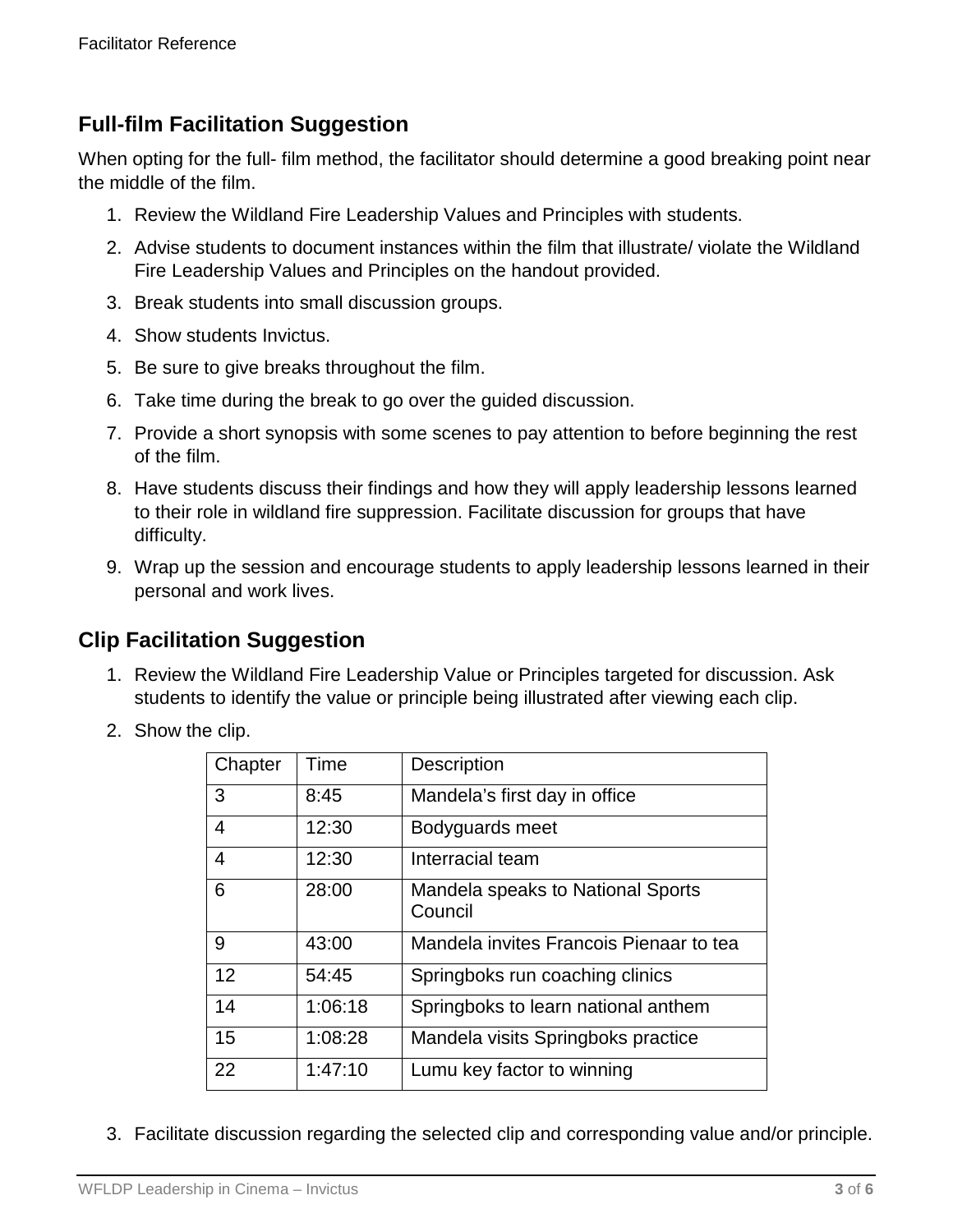- 4. Break students into small discussion groups.
- 5. Have students discuss their findings and how they will apply leadership lessons learned to their role in wildland fire suppression. Facilitate discussion for groups that may have difficulty.
- 6. Wrap up the session and encourage students to apply leadership lessons learned in their work and personal lives.

## **Mentor Suggestion**

Use either method presented above. The mentor should be available to the student to discuss lessons learned from the film as well as incorporating them to the student's leadership selfdevelopment plan.

Encourage individuals to keep a leadership journal.

Suggest other wildland fire leadership toolbox items that will contribute to the overall leadership development of the student.

## **References**

• Carlin, John. *Invictus: Nelson Mandela and the Game That Made a Nation.* New York: Penguin, 2009. (Formerly published as Playing the Enemy)

Encourage students of leadership to visit the [website.](https://www.fireleadership.gov/)

## **Invictus**

## **Guided Discussion**

- 1. On his first day in office, Mandela gathers his staff for a meeting to express his expectations of his staff. What leadership principles does this portray and how does the staff react? (8:45, Chapter 3)
	- **Duty – Mandela takes charge and develops a plan to accomplish goals.**
	- **Integrity – Mandela's staff expects him to retaliate for decades of apartheid but instead he shows compassion and gives them the option to stay and rebuild the country.**
	- **Respect – Mandela leaves his body guards out in the hall because he wants to face everyone on an even level.**
	- **Throughout Mandela's speech the body language of the staff changes from expecting to be fired to realizing that they are welcome to stay on and work for a common goal.**
- 2. When Linga Moonsamy requests more bodyguards, Mandela hires a group of white South Africans. When this group reports for duty, Moonsamy argues that these men cannot be trusted. Mandela says to Moonsamy that "reconciliation starts here." Discuss situations within the wildland fire community where you had to work with someone you didn't trust. How did you handle the situation and what was the outcome? (12:30, Chapter 4)
	- **Answers will vary.**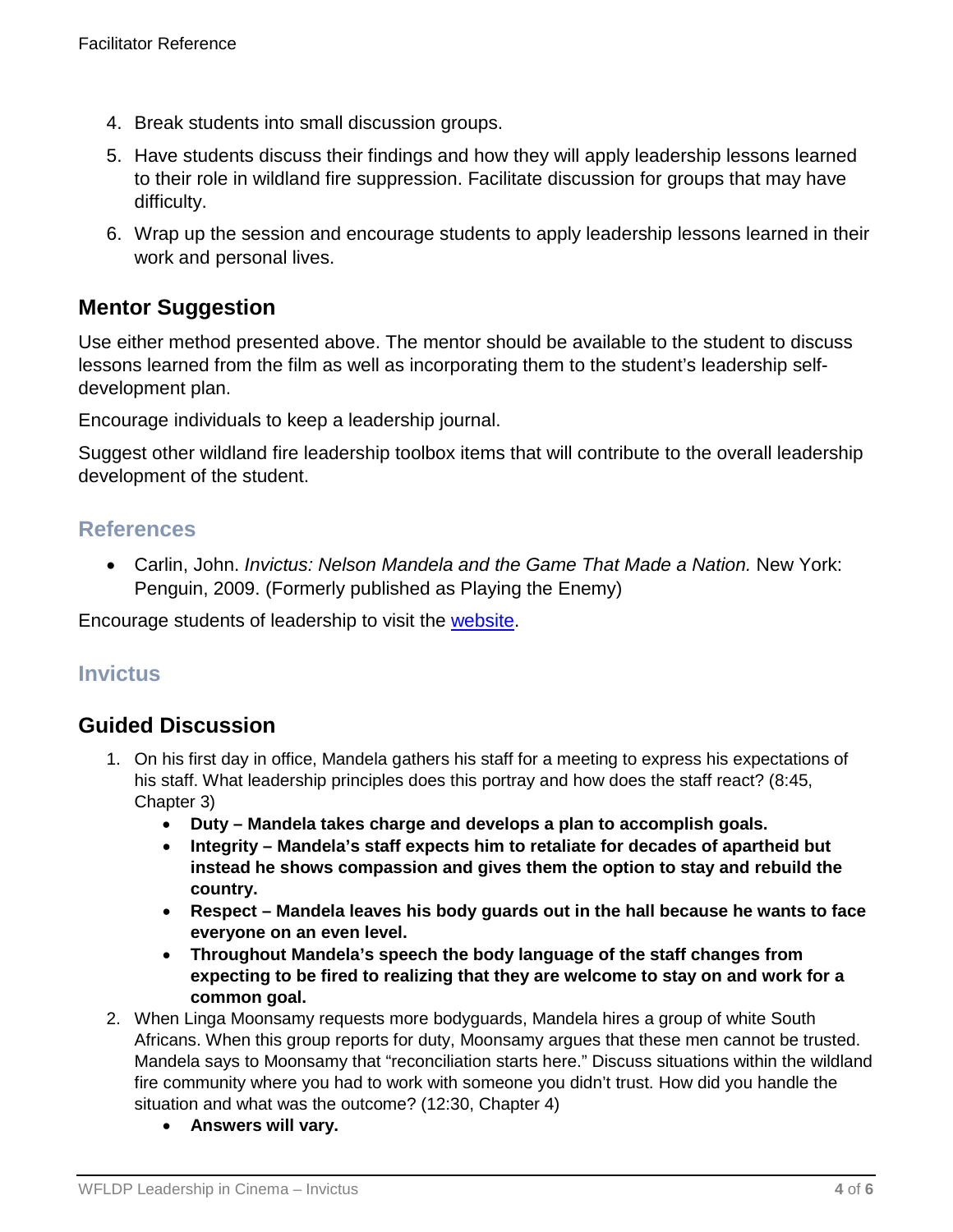- **"Leading up" helps you gain respect, allowing you to build trust between each other.**
- 3. How do the four Afrikaner body guards respond to being part of an intermixed team? Is this reaction an appropriate and/or professional response? (12:30, Chapter 4)
	- **The Afrikaners report for duty as assigned and follow the orders of Moonsamy. Their attitude toward the assignment is one of professionalism without judgment.**
- 4. Mandela interrupts the meeting of the National Sports Council to persuade them to rescind their vote on changing the name of the Springboks, their uniforms and their emblem. What is the importance of restoring the Springboks? (28:00, Chapter 6)
	- **Mandela wants to use the rugby team to reconcile the country and bring them together instead of resorting to petty revenge.**
	- **Mandela's actions demonstrate integrity by choosing the difficult right over the easy wrong.**
- 5. Mandela invites Francois Pienaar to tea where they discuss their philosophies on leadership. What are Pienaar's views on leadership? What forms of leadership are presented? What would inspire you and your crew to excel in your duties beyond your normal expectations? (43:00, Chapter 9)
	- **Give examples of when you needed inspiration as opposed to simply being told what to do. Have the students discuss situations that have inspired them.**
	- **Pienaar chooses to lead by example and builds inspiration. Setting the example demonstrates integrity.**
	- **The forms of leadership can include fear tactics, appeal to emotions, etc.**
	- **Are all of the above forms of leadership equally effective? How do they differ at varying levels of authority?**
- 6. The Springboks receive an "order from the top" to start running coaching clinics around the country. How does the team respond? How does Pienaar respond to the team's response? (54:45, Chapter 12)
	- **The team responds by complaining, saying they don't have time; they're not a "circus show." Pienaar tells them he's not going to bring their concerns up to management because they are more than a rugby team now, and it's time they changed.**
	- **Sometimes as a leader you get orders that you don't necessarily agree with but are necessary to complete a task. Discuss how you deal with these challenges.**
- 7. Mandela personally visits the Springboks during their practice. What signs of respect do you see during this scene? Cite examples from Mandela and the Springboks. How does showing respect build and inspire a team? Is respect shown on the fireline between separate resources? (1:08:28, Chapter 15)
	- **Mandela greets each player by their names, showing he respects each one individually. This also inspires the team, knowing that the leader of their country learned all of their names.**
	- **The Springboks show their respect for Mandela by giving him a Springboks hat.**
	- **Discuss how respect is displayed on the fireline.**
	- **Include personal examples and scenes from the movie to discuss how showing respect builds a team.**
- 8. At first the Springboks are reluctant to learn the words to their national anthem but at the start of the World Cup they had all learned the words. What wildland fire principles and values are displayed? Do you see examples like this situation on the fireline? (1:06:18, Chapter 14)
	- **Integrity – leading by example.**